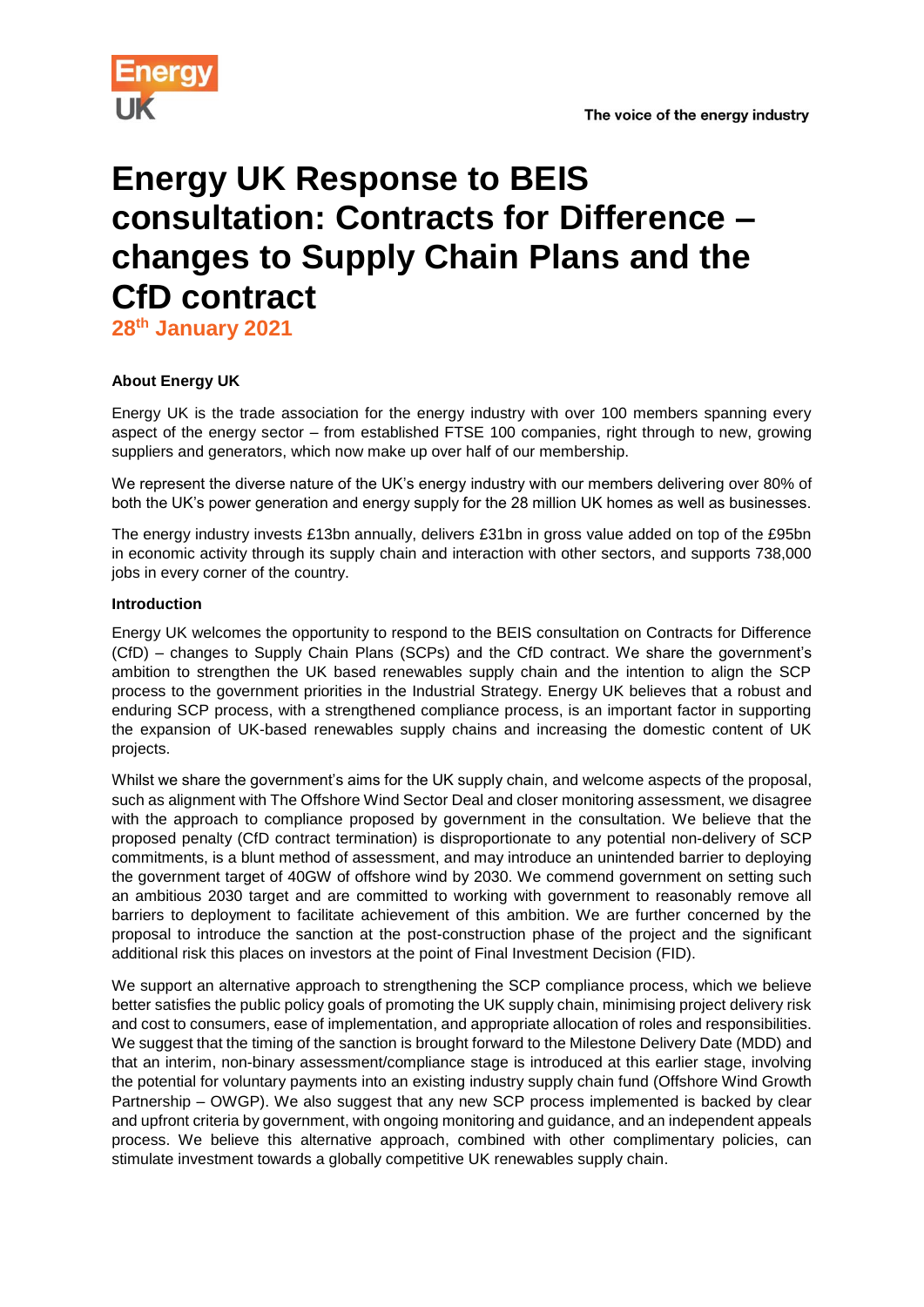

Should you have any questions regarding this consultation response then please do not hesitate to get in touch via the details below.

## **Philip McNally**

Policy Manager, Power Energy UK

020 7024 7633 [philip.mcnally@energy-uk.org.uk](mailto:philip.mcnally@energy-uk.org.uk)

#### **Response to Questions**

#### **Supply Chain Plans**

Energy UK shares the government's ambition to strengthen the UK based renewables supply chain. We recognise that this will be key to realising the economic benefits from consumer investment in lowcarbon electricity generation and delivery of net-zero emissions by 2050. We note the important role that CfD SCPs play in the expansion of domestic supply chains, however, we disagree particularly with the compliance-related proposals in the consultation and have therefore chosen not to respond to the individual questions in this section. Below, we outline our concerns with the proposed approach, and note alternative options to strengthen the SCP compliance process.

## **The role of SCPs in increasing domestic content in the UK offshore wind supply chain**

Energy UK supports the government's ambition to increase the UK content of offshore wind supply chains<sup>1</sup> , however, we caution against relying solely on the SCP process to achieve the stated targets. There are a number of other factors that, together, have an important role to play in the growth of domestic supply chains including strategic interventions (i.e. strengthening capacity at UK ports) and the availability of licensed sites in appropriate locations for manufacturing facilities. These will help ensure that the UK is globally competitive for the production and assembly of offshore wind components going forwards, which in turn will ensure that suppliers have export opportunities, unconstrained by a UK cost premium, and certainty of demand over a reasonable time horizon. The SCP process is a key element of increasing UK content, however, without ongoing efforts to introduce complimentary factors to incentivise Tier 1 companies and others to build capacity, the SCP process alone may lead to higher prices for consumers without stimulating crucial investment in manufacturing capacity.

Energy UK welcomed the announcement by government to create a £160m fund for upgrading ports and infrastructure. This type of capital support for the UK offshore wind supply chain is key to ensuring sufficient UK manufacturing capacity. However, further ongoing funding will be required in addition to efforts from industry to support the growth of the UK supply chain in line with the expansion of UK renewables capacity.

#### **Timing of the proposed changes**

Energy UK is concerned about the timing of the proposed changes in the context of CfD Allocation Round (AR) 4. The culmination of this consultation process, and any associated confirmation of a new SCP process, is still several months away and risks introducing significant change to the process with just months before AR4 is due to take place in late-2021. Energy UK is particularly keen to see BEIS maintain the current AR4 timeline, especially given the knock-on consequences that a delay may have on achieving the government's own 2030 offshore wind and climate targets. We therefore suggest that BEIS considers an interim solution for AR4. This will both allow the auction to run on time, and provide

<sup>1</sup> <sup>1</sup> The 300MW threshold capacity above which SCPs are required effectively limits their relevance to offshore wind projects and, therefore, our response to this section will be focused on this technology.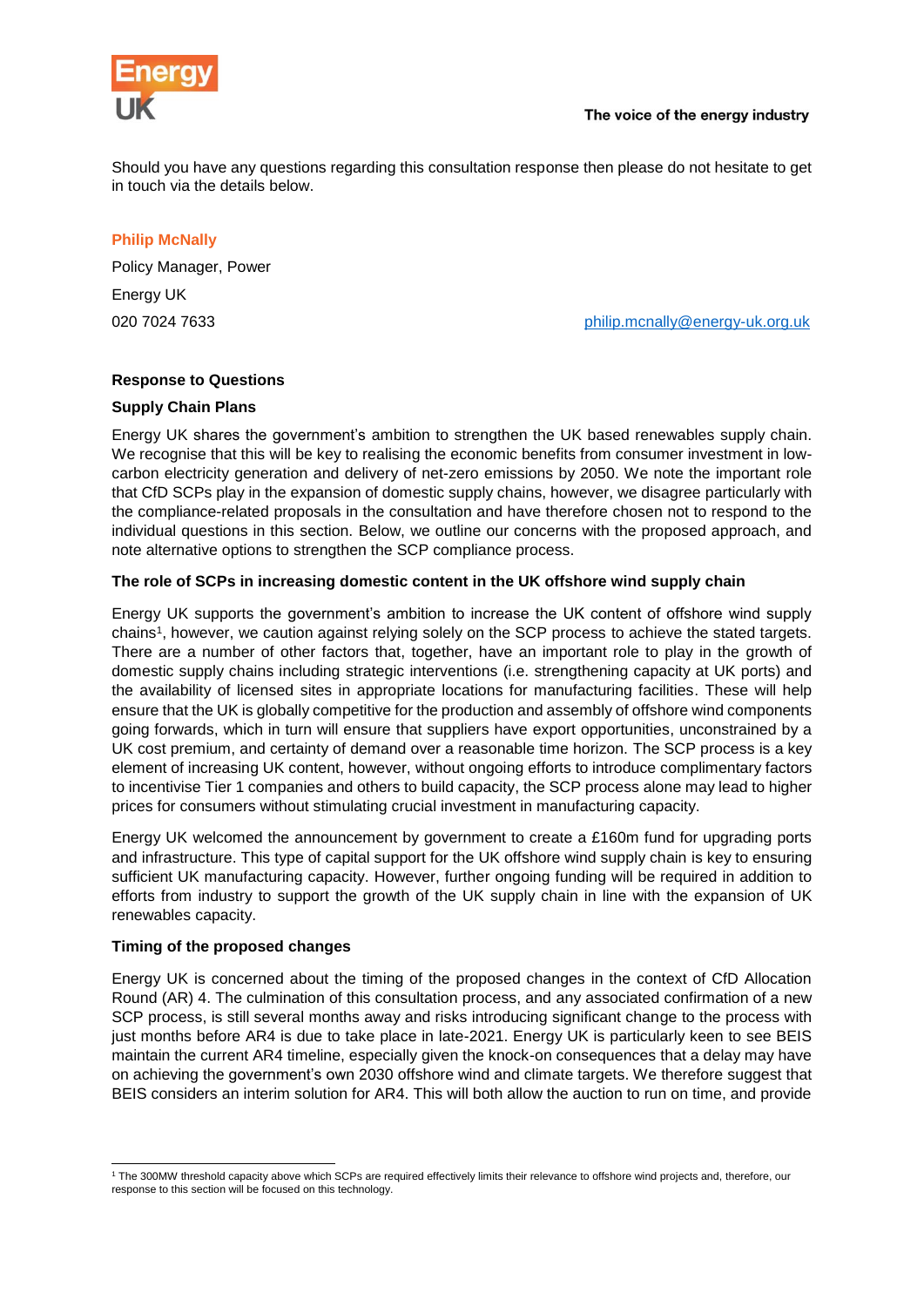

additional time to develop a more robust and enduring SCP process that will deliver on the dual aims of stimulating investment in low-carbon infrastructure, as well as the associated supply chains.

## **BEIS Proposal**

We recognise that strengthening the SCP compliance process is a necessary part of improving the policy framework to support the expansion of the UK renewables supply chain. However we disagree with the proposal to introduce an Operational Condition Precedent (OCP) whereby failure to produce a Supply Chain Implementation Report to the LCCC ahead of commissioning would give rise to a CfD contract termination right for the LCCC. The four key concerns Energy UK has with the proposal include:

- 1. **The timing of the proposal on the CfD project development timeline**. Introducing a catastrophic risk at the post construction stage of a project imposes significant risk on the investor at the point of FID. Energy UK believes this could result in a significant increase in the cost of capital, and therefore an increase in the CfD strike price.
- 2. **The scale of the proposed penalty**. Energy UK believes that the proposed penalty (CfD contract termination) is disproportionate to any potential non-delivery of SCP commitments and introduces a new barrier to deploying the government target of 40GW offshore wind by 2030.
- 3. **The pass/fail assessment**. We believe that a binary pass/fail assessment is too blunt and does not allow for recognition of partial compliance with the SCP or the associated scaling of an appropriate penalty. We are also concerned by the lack of an independent appeals process.
- 4. **Subjectivity in assessment**. Where a developer falls short on an element of the SCP, the BEIS decision on whether failure was in or out of the developer's control is mostly subjective. Introducing subjectivity to the process increases the level of regulatory risk, which must be accounted for by investors at FID, likely raising the cost of capital.

#### **Alternative approaches to strengthening the SCP compliance process**

Energy UK believes a number of amendments can be made to the BEIS proposal to better achieve the goal of increasing SCP compliance.

1. **Bring forward SCP compliance assessment.** As noted above, Energy UK is concerned by the proposal to introduce a potentially catastrophic risk at the post construction phase of a CfD project. We therefore propose that the SCP compliance assessment is brought forward, for example to the MDD stage. Bringing forward the assessment to MDD stage would align with FID therefore enabling a decision on FID without the uncertainty around whether the OCP would be achieved.

We accept that assessment at this earlier stage would not provide BEIS with absolute certainty that all aspects of the SCP will be fulfilled. However, Tier 1 contracts are issued at MDD stage and are a key aspect of incentivising investment in UK supply chain capacity. Furthermore, bringing forward the assessment to MDD would mean that assessment would take place ahead of the AR5 process. This is key in informing developer AR5 SCP decisions and ensures that any financial contributions made by non-compliance in AR4 can be distributed to the supply chain ahead of AR5.

- 2. **Provide clear criteria and guidance for how SCPs will be assessed.** To avoid the regulatory uncertainty that is introduced by a subjective, non-transparent compliance assessment, Energy UK proposes that BEIS introduces clear and upfront criteria for how SCPs are scored at assessment, and clear guidance on the setting of SCP commitments. The introduction of a quantitative scoring mechanism would improve transparency for the SCP assessment and remove the subjective perception of the process, thereby reducing regulatory uncertainty and remove the potential for risk premiums to be incorporated into bids.
- 3. **Introduce an independent appeals process.** As mentioned above, Energy UK is concerned by the proposal to introduce punitive measures without the simultaneous introduction of an independent appeals process. Since their introduction in 2014 the CfD scheme has had the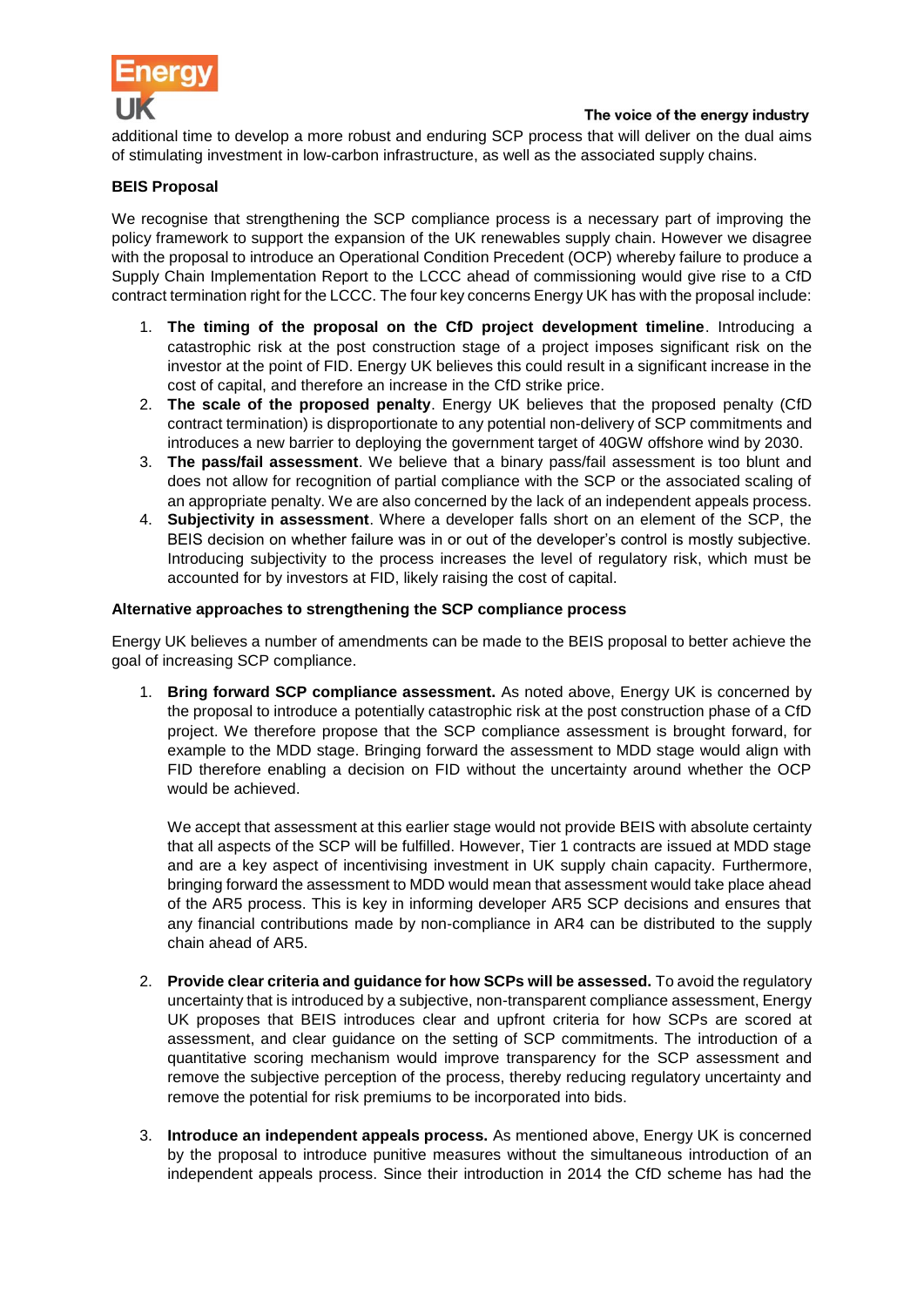

#### The voice of the energy industry

principle of an independent appeals process. Energy UK believes that maintaining the principle of allowing developers to be able to appeal the assessment of the SCP is key to maintaining investor confidence that decisions will not be made arbitrarily. We suggest that the appeals process should follow the precedent set in other EMR schemes, whereby the first level would be to submit a formal request to BEIS to reconsider its decision followed by an appeal to an independent body, likely to be Ofgem given its role as an appeals adjudicator in other EMR disputes.

4. **Enable non-compliant developers to make financial contributions to a supply chain fund.** As a replacement for the disproportionate, finite penalty of contract termination, Energy UK suggests the introduction of an additional interim, non-binary assessment / compliance stage at the earlier MDD stage. This would involve the potential for voluntary payments to be paid into an existing industry supply chain fund (OWGP). This would provide a 'double-win' incentive for the industry, thereby incentivising i) delivery of SCP commitments in the first place, and only if that fails, ii) payment into an existing fund that promotes the UK supply chain for offshore wind (OWGP). We propose that the size of the contribution is capped to retain the attractiveness of the mechanism to project finance, in a similar manner to Capacity Market liabilities. Having said that, the size of the contribution should be sufficiently high to avoid creating the perverse incentive whereby developers buy out of their commitments and pursue lower cost international supply chains.

Energy UK and its members are keen to work with BEIS on the detailed design of an appropriate SCP assessment framework to achieve the goal of increasing SCP compliance whilst minimising project delivery risk and cost to consumers. As mentioned above, we note there is limited time to implement changes to the SCP process in a fair manner ahead of AR4. We also note that it is crucial that AR4 stays on track for late-2021. We, therefore, suggest that BEIS considers alternative interim solutions for AR4 whilst concurrently working on the detailed design of a robust, enduring SCP compliance process for future allocation rounds.

Energy UK recognises that the floating offshore wind (FOW) sector is in a nascent stage which may create challenges with the level of local content that can be achieved in early projects. We recommend that government work closely with early FOW projects to determine a reasonable level of local content in their SCPs. Ultimately, we believe the UK FOW supply chain ambition should be of a similar level to that stated in the Offshore Wind Sector Deal and that any 'lessons learnt' from fixed offshore wind supply chain development should be taken account of in relation to FOW at this early stage.

## **Phasing of Floating Offshore Wind**

1. The government welcomes views on the proposal not to extend phasing to floating offshore wind.

Industry welcomes the new government ambition for 1GW installed FOW capacity by 2030 and Energy UK expects FOW deployment to ramp up significantly throughout the 2030s, due to the larger availability of deeper water sites throughout GB. However, the global FOW market is currently in a nascent stage with an expected cumulative installed capacity at the end of 2020 of 125MW.<sup>2</sup> Two-thirds of this capacity is located in UK waters, however, with other countries recognising the potential of this technology, it is crucial that government moves quickly to establish the UK as a global-leader and ensure that the associated economic benefits are realised. We urge government to ensure that FOW policy formation facilitates commercial scale deployment as soon as possible to ensure that the UK captures a strong share of this burgeoning market.

<sup>-</sup><sup>2</sup> [https://prod-drupal-files.storage.googleapis.com/documents/resource/public/FWJIP\\_Phase\\_2\\_Summary\\_Report\\_0.pdf](https://prod-drupal-files.storage.googleapis.com/documents/resource/public/FWJIP_Phase_2_Summary_Report_0.pdf)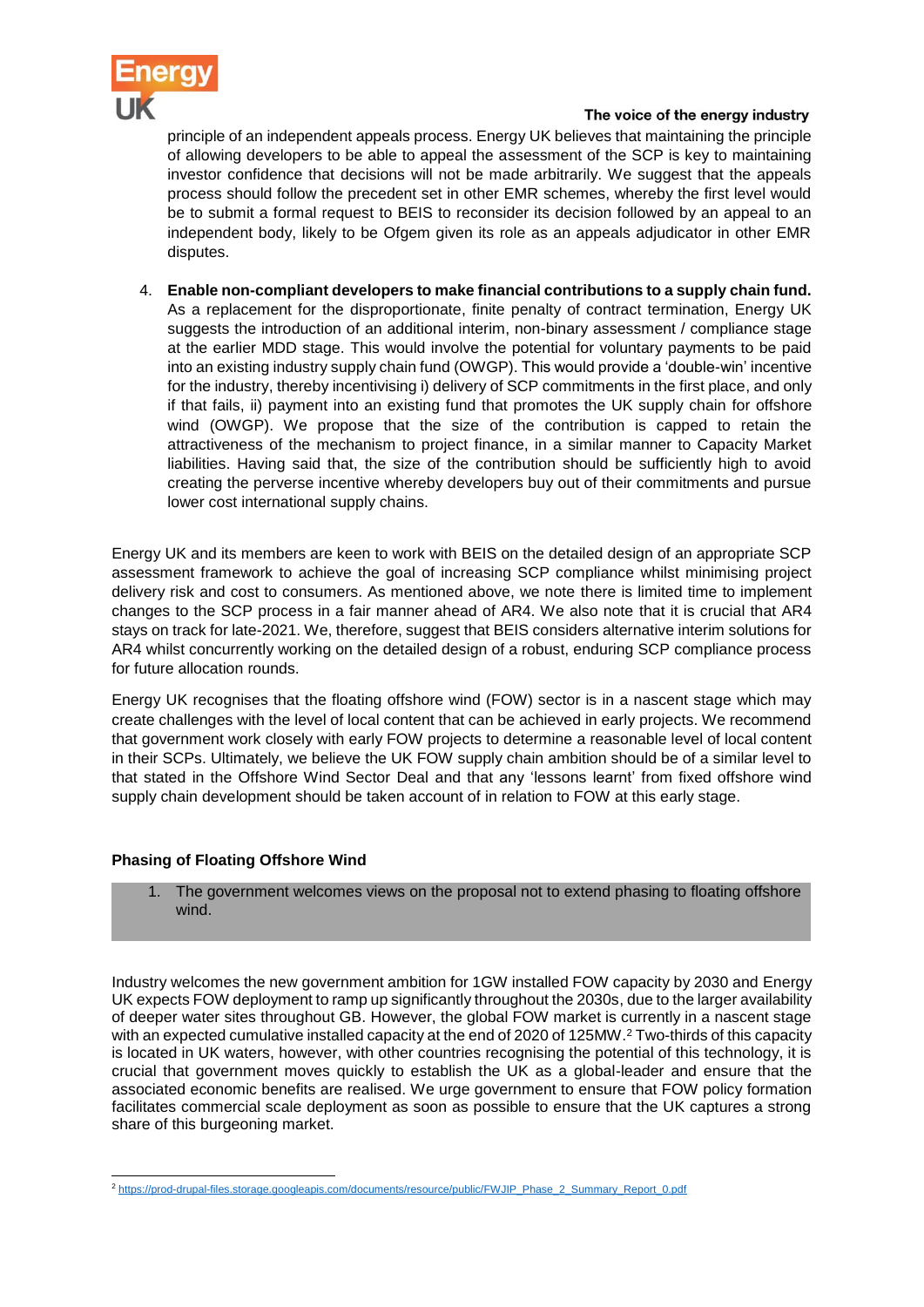

#### The voice of the energy industry

Energy UK disagrees with the government view that floating offshore wind (FOW) generators are not subject to the same weather risks during installation as fixed offshore wind, and we therefore do not agree with the proposal not to extend phasing to FOW. Despite some benefits from the assembly of FOW turbines in port, deployment will still be subject to weather risk as it will not be possible to tow turbines out to site for installation during periods of adverse weather. Furthermore, OFTO construction, inter-array cable layout and commissioning all require stable weather conditions.

We therefore believe that phasing, which has played a key role in the deployment of large fixed offshore wind sites, will play a similarly important role in the efficient deployment of FOW. We believe that the FOW sector will move quickly to the deployment of larger projects and thus do not see the benefit of adapting the regulations to facilitate smaller projects only.

In light of this, we do see the potential benefits of introducing a threshold below which phasing will not apply. We believe that 300MW would be a suitable level for such a threshold. Such a threshold would allow larger projects to better manage risk as seen in the deployment of fixed offshore projects.

## **Floating Offshore Wind**

2. The government welcomes views on its proposed drafting treatment of Floating Offshore Wind within the CfD Agreement and Standard Terms.

Energy UK agrees with the proposed drafting treatment of FOW within the CfD Agreement and Standard Terms.

3. The government welcomes views on the proposal to set the Longstop Period for floating offshore wind at 12 months.

Energy UK disagrees with the proposal to set the Longstop Period for FOW at 12 months. This follows on from our explanation above that we do not agree with the government view that construction risk for FOW projects is significantly lower than for fixed offshore wind projects. We believe that FOW should be treated in the same manner as fixed offshore wind unless there is clear evidence otherwise.

4. The government welcomes views on the proposal to set the Required Installed Capacity of floating offshore wind at 95% of the Installed Capacity Estimate.

Energy UK disagrees with the proposal to set the Required Installed Capacity (RIC) of floating offshore wind at 95% of the Installed Capacity Estimate (ICE). This follows on from our explanation above that we do not agree with the government view that construction risk for FOW projects is significantly lower than for fixed offshore wind projects. We believe that FOW should be treated in the same manner as fixed offshore wind unless there is clear evidence otherwise and therefore the RIC for FOW should be set at 85% of the ICE.

5. The government welcomes views on the proposal that floating offshore wind should be included in the definition of Eligible Low Capacity Facility in common with all other forms of wind technology.

Energy UK agrees with the proposal that FOW should be included in the definition of Eligible Low Capacity Facility. However, as stated above, we do not agree with the proposal to set the RIC at 95% of the ICE and therefore believe that, for FOW, the effect of the Eligible Low Capacity Facility should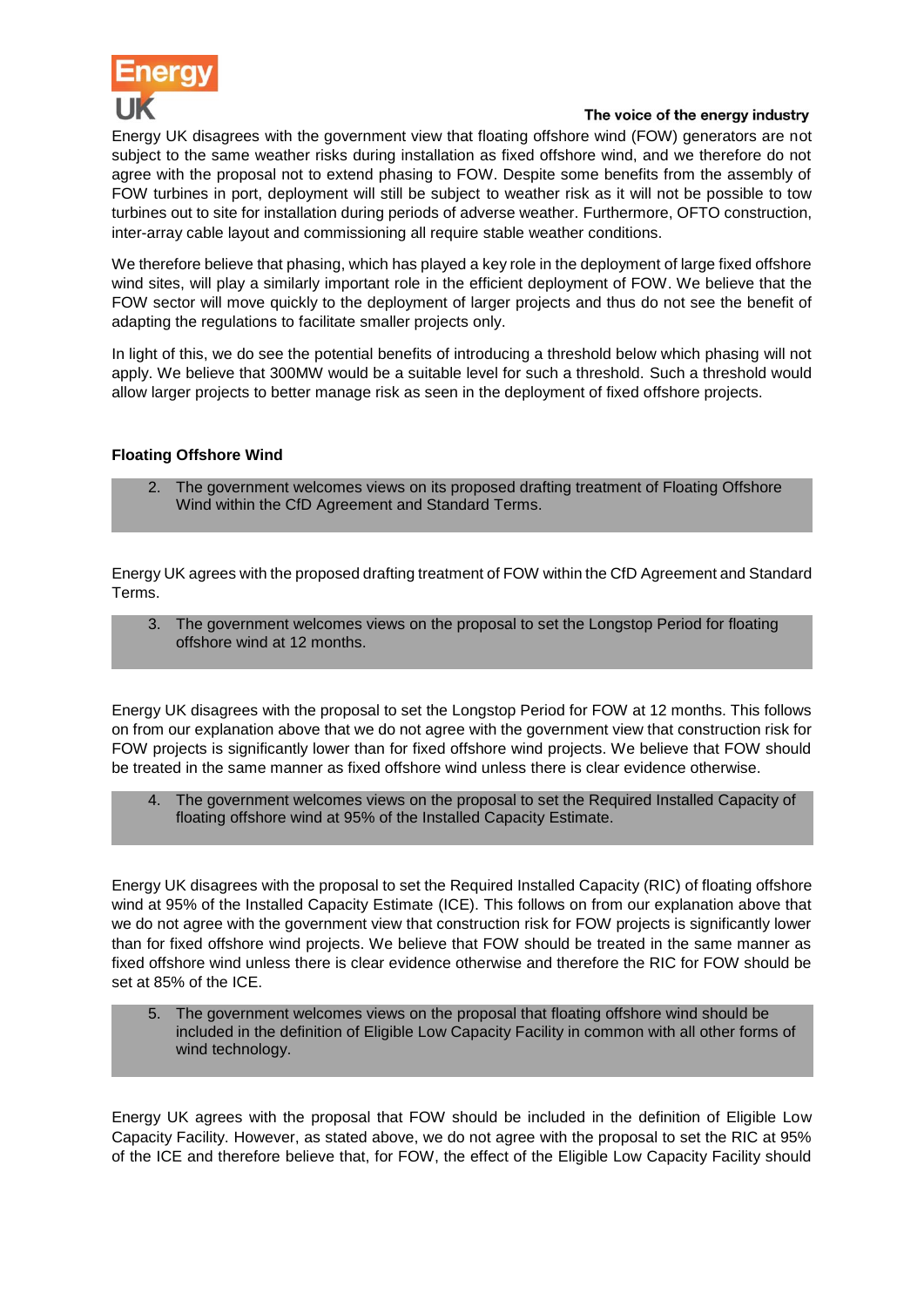

The voice of the energy industry

be that a project's RIC will be deemed to be the lower of either 85% of the ICE or the ICE less the size of one of the project's turbines.

| 6. The government welcomes views on the proposed new Operational Condition Precedent       |
|--------------------------------------------------------------------------------------------|
| requiring generators to demonstrate that their project satisfies the legal requirements of |
| floating offshore wind CfD unit and the associated evidence requirements.                  |

Energy UK agrees with the proposal to introduce a new OCP requiring generators to demonstrate that their project satisfies the legal requirements of a FOW CfD unit.

## **Negative Pricing**

7. The government welcomes views on the proposed drafting changes to implement the amendment to the negative pricing rule for intermittent generators in the CfD contract.

Energy UK supports the intent of the extension of the negative pricing rule. However, there is a linked but separate question of which party ultimately takes on the risks arising from negative pricing. Negative pricing is becoming an increasingly significant risk for all generators. The level of negative pricing in future years depends heavily on the composition of the future generation mix, which is driven by government policy. As that composition is not possible to predict in detail, it is correspondingly hard to predict the significance of negative pricing.

Given this context, one possible impact of the extension of the negative pricing rule is that it will affect the perception of investors of the level of revenue risk for projects supported by the CfD. Investment will be key to the delivery of the Government's Net Zero targets, and investors will conclude that CfD revenue risk has increased due to this rule change, so this will increase debt financing costs and reduce project investment gearing ratios. That in turn will lead to increased project costs and increased strike prices under the CfD. It is important to note that this risk of a change in investor perception is potentially independent of the actual change in risk from the rule change.

It may be less costly overall if some or all of the risk is taken by consumers, who are the ultimate counter-party in the CfD. In recognition of this, other support schemes for renewable generators across Europe have incorporated a degree of compensation for negative pricing, through arrangements that do not distort the market price formation, for example, by compensating generators if the total number of negative price hours in a year exceeds a pre-set threshold.

Energy UK believes that government should look to implement an annual cap on the number of negatively prices settlement periods for which a generator would not receive payments. We believe such an approach would still allow for the correct market signal to be sent to generators, whilst also providing investors with an instrument for accurate risk measurement, therefore reducing the likelihood of investors overpricing the risk from the rule change.

#### **Coal-to-biomass Conversions**

8. The government welcomes views on the proposed drafting changes to the CfD contract to give effect to the government's decision to exclude new biomass conversions from future CfD allocation rounds.

Energy UK agrees with the proposal to exclude new biomass conversions from future CfD allocation rounds.